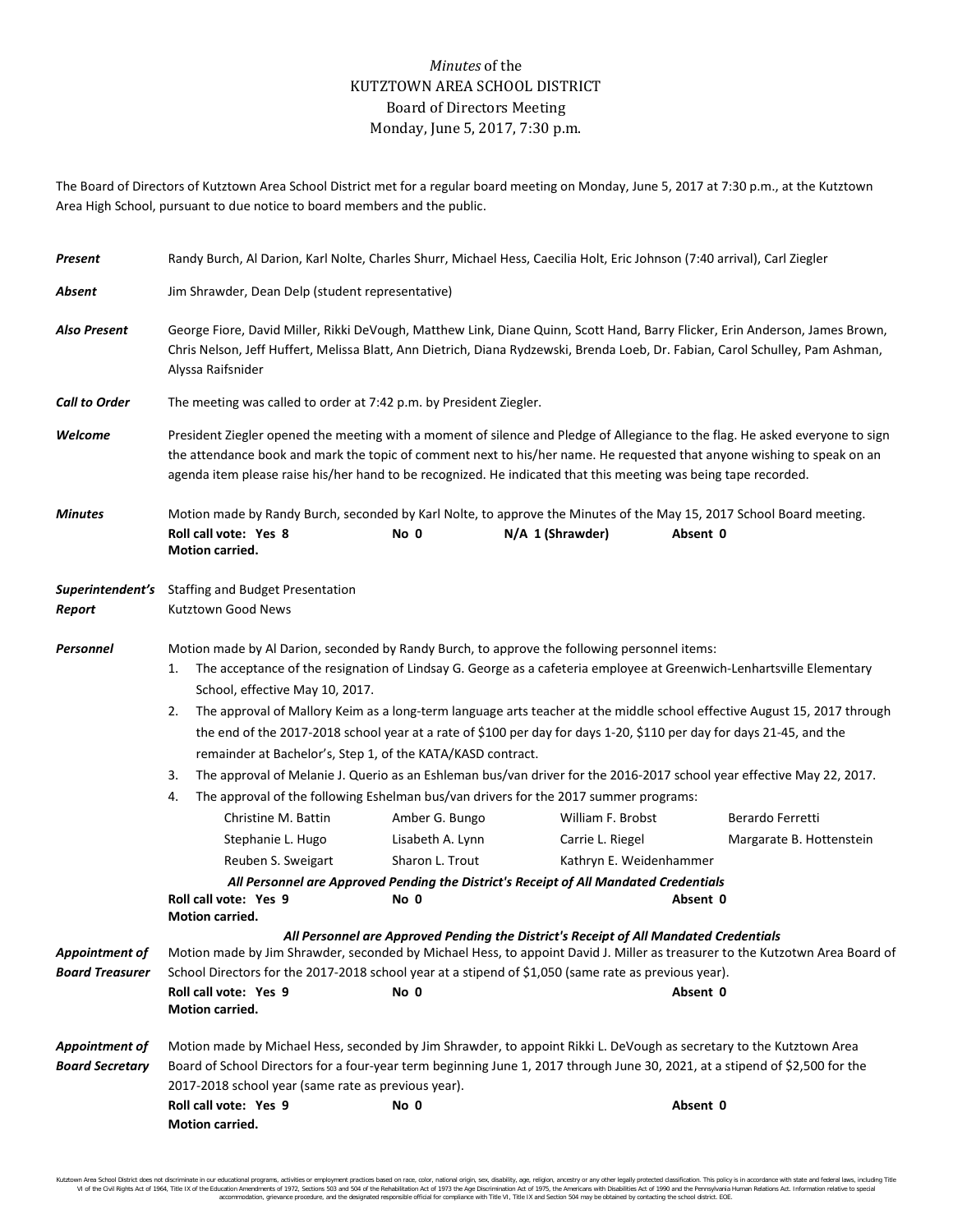| Grant                              | Motion made by Al Darion, seconded by Michael Hess, to grant permission to the administration, or designee, to apply for all<br>appropriate grants and/or waivers that become available for the 2017-2018 school year.               |      |                  |          |  |  |  |
|------------------------------------|--------------------------------------------------------------------------------------------------------------------------------------------------------------------------------------------------------------------------------------|------|------------------|----------|--|--|--|
| <b>Participation</b>               | Roll call vote: Yes 9                                                                                                                                                                                                                | No 0 |                  | Absent 0 |  |  |  |
|                                    | Motion carried.                                                                                                                                                                                                                      |      |                  |          |  |  |  |
| Routes                             | Summer Bus/Van Motion made by Michael Hess, seconded by Randy Burch, to approve the bus/van routes for the 2017 summer programs.                                                                                                     |      |                  |          |  |  |  |
|                                    | Roll call vote: Yes 9<br>Motion carried.                                                                                                                                                                                             | No 0 |                  | Absent 0 |  |  |  |
| Conference<br>Request              | Motion made by Al Darion, seconded by Caecilia Holt, to approve employee #1542 to attend the German AP Training at Cabrini<br>University on July 10-13, 2017 at a cost of \$1,672.                                                   |      |                  |          |  |  |  |
|                                    | Roll call vote: Yes 8<br>Motion carried.                                                                                                                                                                                             | No 0 | N/A 1 (Shrawder) | Absent 0 |  |  |  |
| <b>Apple Lease</b>                 | Motion made by Al Darion, seconded by Michael Hess, to approve a four-year Apple Lease beginning the 2017-2018 school year<br>in the amount of \$25,883.96 per year for refresh of computing devices.                                |      |                  |          |  |  |  |
|                                    | Roll call vote: Yes 9<br>Motion carried.                                                                                                                                                                                             | No 0 |                  | Absent 0 |  |  |  |
| Professional<br><b>Development</b> | Motion made by Michael Hess, seconded by Charles Shurr, to approve the renewal of an agreement with Teaching, Learning,<br>Succeeding, LLC (TLS) for professional development training from July 1, 2017 to June 30, 2018.           |      |                  |          |  |  |  |
|                                    | Roll call vote: Yes 8<br>Motion carried.                                                                                                                                                                                             | No 0 | N/A 1 (Shrawder) | Absent 0 |  |  |  |
| <b>IT Network</b><br>Services      | Motion made by Al Darion, seconded by Eric Johnson, to approve the independent contractor agreement with Nymbol IT in the<br>amount of \$90 per hour for IT System Design and Network Engineering Services                           |      |                  |          |  |  |  |
|                                    | Roll call vote: Yes 8<br>Motion carried.                                                                                                                                                                                             | No 0 | N/A 1 (Shrawder) | Absent 0 |  |  |  |
| Web Video<br>Services              | Motion made by Al Darion, seconded by Jim Shrawder to approve the Phase II Participation Agreement with Fusfoo Media, LLC<br>which provides the district with a \$1,500 stipend for pilot participation in their web video services. |      |                  |          |  |  |  |
|                                    | Roll call vote: Yes 9<br>Motion carried.                                                                                                                                                                                             | No 0 |                  | Absent 0 |  |  |  |
| Stadium<br><b>Change Orders</b>    | Motion made by Karl Nolte, seconded by Randy Burch, to approve a change order to remediate the soil in the high school<br>stadium at a cost not to exceed \$25,000.                                                                  |      |                  |          |  |  |  |
|                                    | Roll call vote: Yes 9<br>Motion carried.                                                                                                                                                                                             | No 0 |                  | Absent 0 |  |  |  |
|                                    | Motion made by Randy Burch, seconded by Karl Nolte, to approve a change order to add sprinklers in the D-zones of the high<br>school stadium at a cost not to exceed \$3,850.                                                        |      |                  |          |  |  |  |
|                                    | Roll call vote: Yes 9<br>Motion carried.                                                                                                                                                                                             | No 0 |                  | Absent 0 |  |  |  |
| <b>Scout Project</b>               | Donation for Eagle Motion made by Jim Shrawder, seconded by Randy Burch, to a accept a donation of stone with a value of \$150 from Eastern<br>Industries for the high school patio to complete an Eagle Scout Project.              |      |                  |          |  |  |  |
|                                    | Roll call vote: Yes 8<br>Motion carried.                                                                                                                                                                                             | No 0 | $N/A$ 1 (Shurr)  | Absent 0 |  |  |  |
| <b>FFA Grant</b>                   | Motion made by Randy Burch, seconded by Michael Hess, to accept a chapter grant in the amount of \$1,000 to the Kutztown<br>Area High School FFA from Universal Technical Institute.                                                 |      |                  |          |  |  |  |
|                                    | Roll call vote: Yes 9<br>Motion carried.                                                                                                                                                                                             | No 0 |                  | Absent 0 |  |  |  |

Kutztown Area School District does not discriminate in our educational programs, activities or employment practices based on race, color, national origin, sex, disability, age, religion, ancestry or any other legally prot